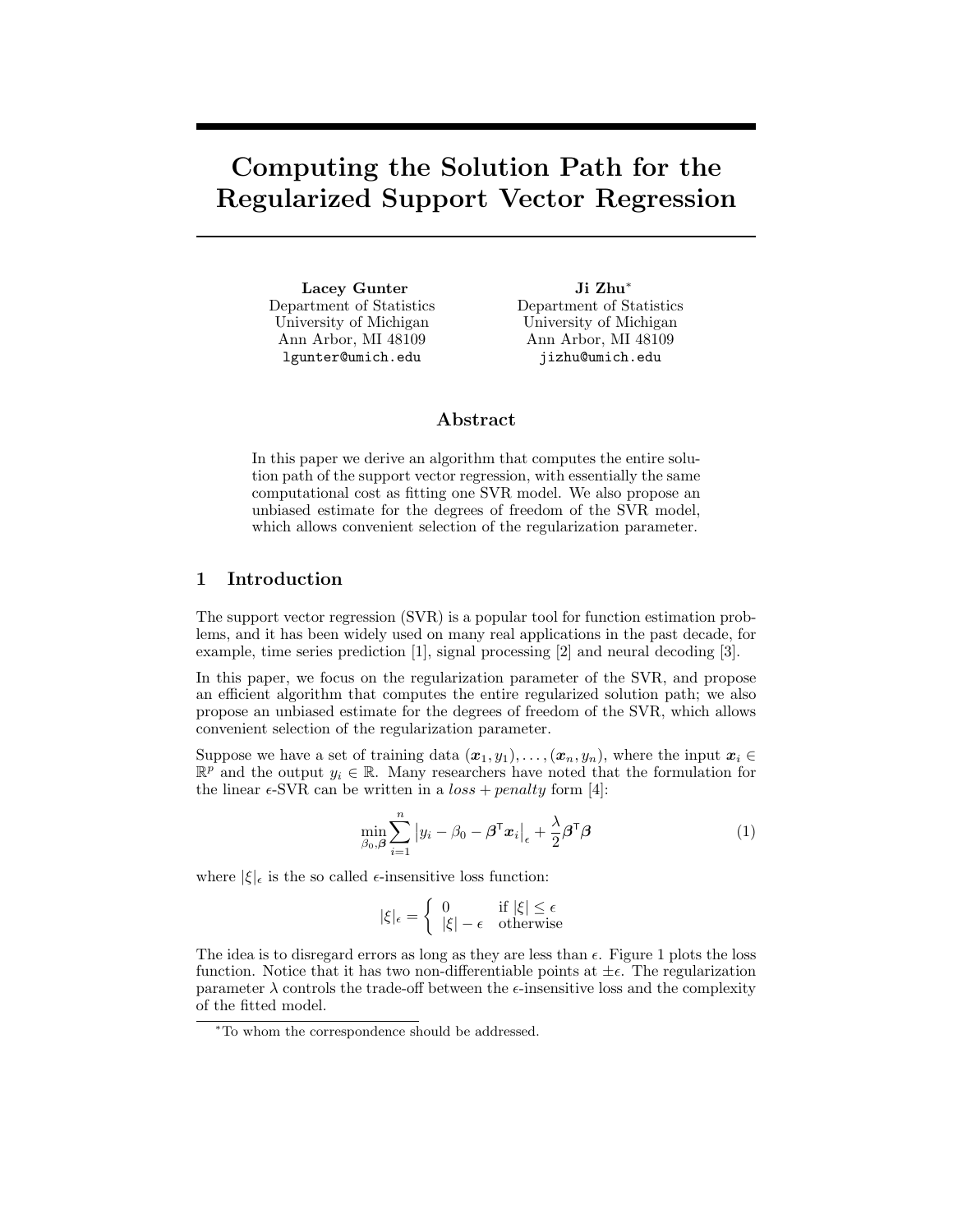

Figure 1: The  $\epsilon$ -insensitive loss function.

In practice, one often maps *x* into a high (often infinite) dimensional reproducing kernel Hilbert space (RKHS), and fits a nonlinear kernel SVR model [4]:

$$
\min_{\beta_0,\boldsymbol{\theta}} \sum_{i=1}^n |y_i - f(\boldsymbol{x}_i)|_{\epsilon} + \frac{1}{2\lambda} \sum_{i=1}^n \sum_{i'=1}^n \theta_i \theta_{i'} K(\boldsymbol{x}_i, \boldsymbol{x}_{i'}) \tag{2}
$$

where  $f(x) = \beta_0 + \frac{1}{\lambda} \sum_{i=1}^n \theta_i K(x, x_i)$ , and  $K(\cdot, \cdot)$  is a positive-definite reproducing kernel that generates a RKHS. Notice that we write  $f(x)$  in a way that involves  $\lambda$ explicitly, and we will see later that  $\theta_i \in [-1, 1]$ .

Both (1) and (2) can be transformed into a quadratic programming problem, hence most commercially available packages can be used to solve the SVR. In the past years, many specific algorithms for the SVR have also been developed, for example, interior point algorithms [4-5], subset selection algorithms [6–7], and sequential minimal optimization [4, 8–9]. All these algorithms solve the SVR for a pre-fixed regularization parameter  $\lambda$ , and it is well known that an appropriate value of  $\lambda$  is crucial for achieving small prediction error of the SVR.

In this paper, we show that the solution  $\theta(\lambda)$  is *piecewise linear* as a function of  $\lambda$ , which allows us to derive an efficient algorithm that computes the *exact entire* solution path  ${\theta(\lambda), 0 \leq \lambda \leq \infty}$ . We acknowledge that this work was inspired by one of the authors' earlier work on the SVM setting [10].

Before delving into the technical details, we illustrate the concept of piecewise linearity of the solution path with a simple example. We generate 10 training observations using the famous  $sinc(\cdot)$  function:

$$
y = \frac{\sin(\pi x)}{\pi x} + e
$$
, where  $x \sim U(-2\pi, 2\pi)$  and  $e \sim N(0, 0.19^2)$ 

We use the SVR with a 1-dimensional spline kernel

$$
K(x, x') = 1 + k_1(x)k_1(x') + k_2(x)k_2(x') - k_4(|x - x'|)
$$
\n(3)

where  $k_1(\cdot) = \cdot -1/2, k_2 = (k_1^2 - 1/12)/2, k_4 = (k_1^4 - k_1^2/2 + 7/240)/24$ . Figure 2 shows a subset of the piecewise linear solution path  $\theta(\lambda)$  as a function of  $\lambda$ .

In section 2, we describe the algorithm that computes the entire solution path of the SVR. In section 3, we propose an unbiased estimate for the degrees of freedom of the SVR, which can be used to select the regularization parameter  $\lambda$ . In section 4, we present numerical results on simulation data. We conclude the paper with a discussion section.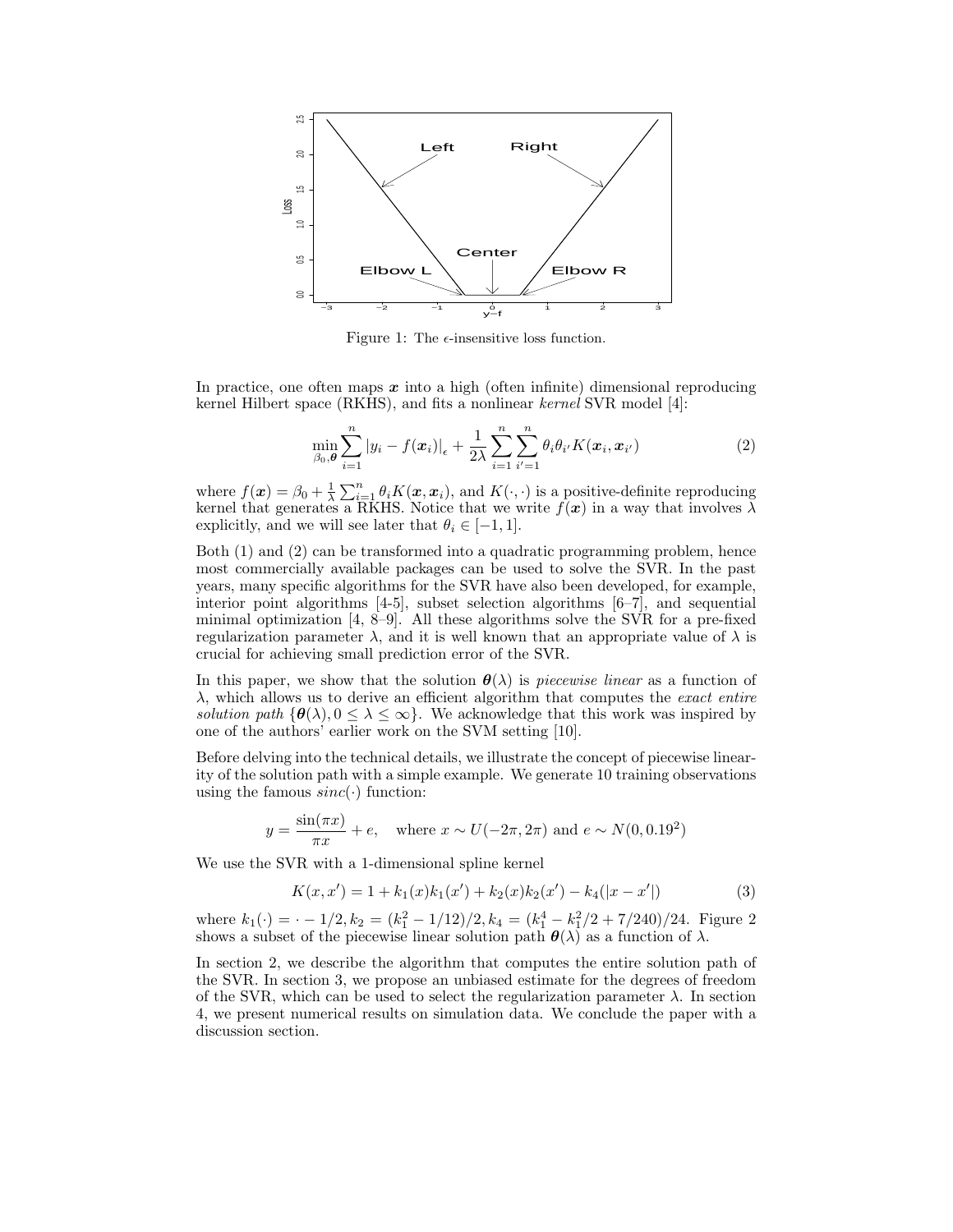

Figure 2: A subset of the solution path  $\theta(\lambda)$  as a function of  $\lambda$ .

# **2 Algorithm**

For simplicity in notation, we describe the problem setup using the linear SVR, and the algorithm using the kernel SVR.

# **2.1 Problem Setup**

The linear  $\epsilon$ -SVR (1) can be re-written in an equivalent way:

$$
\min_{\beta_0, \beta} \qquad \sum_{i=1}^n (\xi_i + \delta_i) + \frac{\lambda}{2} \beta^{\mathsf{T}} \beta
$$
\n
$$
\text{subject to} \qquad -(\delta_i + \epsilon) \le y_i - f(x_i) \le (\xi_i + \epsilon), \quad \xi_i, \delta_i \ge 0;
$$
\n
$$
f(x_i) = \beta_0 + \beta^{\mathsf{T}} x_i, \quad i = 1, \dots n
$$

This gives us the Lagrangian primal function

$$
L_P: \qquad \sum_{i=1}^n (\xi_i + \delta_i) + \frac{\lambda}{2} \boldsymbol{\beta}^\mathsf{T} \boldsymbol{\beta} + \sum_{i=1}^n \alpha_i (y_i - f(\boldsymbol{x}_i) - \xi_i - \epsilon) - \sum_{i=1}^n \gamma_i (y_i - f(\boldsymbol{x}_i) + \delta_i + \epsilon) - \sum_{i=1}^n \rho_i \xi_i - \sum_{i=1}^n \tau_i \delta_i.
$$

Setting the derivatives to zero we arrive at:

$$
\frac{\partial}{\partial \beta} : \qquad \beta = \frac{1}{\lambda} \sum_{i=1}^{n} (\alpha_i - \gamma_i) x_i \tag{4}
$$

$$
\frac{\partial}{\partial \beta_0} : \qquad \sum_{i=1}^n \alpha_i = \sum_{i=1}^n \gamma_i \tag{5}
$$

$$
\frac{\partial}{\partial \xi_i}:\qquad \alpha_i=1-\rho_i\tag{6}
$$

$$
\frac{\partial}{\partial \delta_i}:\qquad \gamma_i=1-\tau_i\tag{7}
$$

where the Karush-Kuhn-Tucker conditions are

$$
\alpha_i(y_i - f(\boldsymbol{x}_i) - \xi_i - \epsilon) = 0 \tag{8}
$$

$$
\gamma_i(y_i - f(\mathbf{x}_i) + \delta_i + \epsilon) = 0 \tag{9}
$$

$$
\rho_i \xi_i = 0 \tag{10}
$$

$$
\tau_i \delta_i = 0 \tag{11}
$$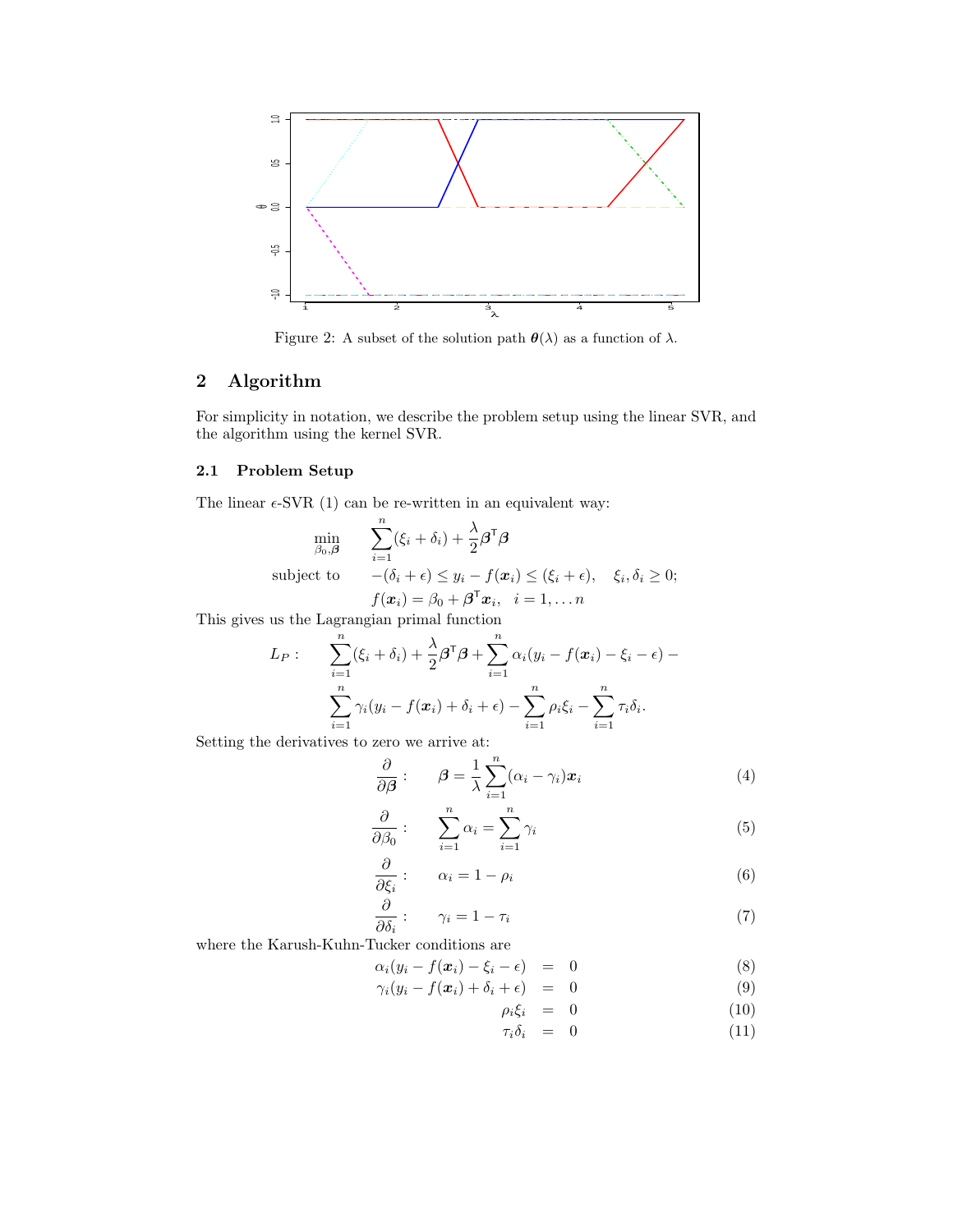Along with the constraint that our Lagrange multipliers must be non-negative, we can conclude from (6) and (7) that both  $0 \leq \alpha_i \leq 1$  and  $0 \leq \gamma_i \leq 1$ . We also see from (8) and (9) that if  $\alpha_i$  is positive, then  $\gamma_i$  must be zero, and vice versa. These lead to the following relationships:

 $y_i - f(\boldsymbol{x}_i) > \epsilon \qquad \Rightarrow \quad \alpha_i = 1, \qquad \xi_i > 0, \quad \gamma_i = 0, \qquad \delta_i = 0;$  $y_i - f(\boldsymbol{x}_i) < -\epsilon \qquad \Rightarrow \quad \alpha_i = 0, \qquad \xi_i = 0, \quad \gamma_i = 1, \qquad \delta_i > 0;$  $y_i - f(\boldsymbol{x}_i) \in (-\epsilon, \epsilon) \Rightarrow \alpha_i = 0, \quad \xi_i = 0, \quad \gamma_i = 0, \quad \delta_i = 0;$  $y_i - f(\boldsymbol{x}_i) = \epsilon \Rightarrow \alpha_i \in [0, 1], \quad \xi_i = 0, \quad \gamma_i = 0, \quad \delta_i = 0;$  $y_i - f(\boldsymbol{x}_i) = -\epsilon \implies \alpha_i = 0, \qquad \xi_i = 0, \quad \gamma_i \in [0, 1], \quad \delta_i = 0.$ 

Using these relationships, we define the following sets that will be used later on when we are calculating the regularization path of the SVR:

- $\mathcal{R} = \{i : y_i f(\mathbf{x}_i) > \epsilon, \ \alpha_i = 1, \gamma_i = 0\}$  (Right of the elbows)
- $\mathcal{E}_{\mathcal{R}} = \{i : y_i f(\boldsymbol{x}_i) = \epsilon, 0 \leq \alpha_i \leq 1, \gamma_i = 0\}$  (Right elbow)
- $C = \{i : -\epsilon < y_i f(x_i) < \epsilon, \ \alpha_i = 0, \gamma_i = 0\}$  (Center)
- $\mathcal{E}_{\mathcal{L}} = \{i : y_i f(\boldsymbol{x}_i) = -\epsilon, \ \alpha_i = 0, 0 \leq \gamma_i \leq 0\}$  (Left elbow)
- $\mathcal{L} = \{i : y_i f(\mathbf{x}_i) < -\epsilon, \ \alpha_i = 0, \gamma_i = 1\}$  (Left of the elbows)

Notice from (4) that for every  $\lambda$ ,  $\beta$  is fully determined by the values of  $\alpha_i$  and  $\gamma_i$ . For points in  $\mathcal{R}, \mathcal{L}$  and  $\mathcal{C}$ , the values of  $\alpha_i$  and  $\gamma_i$  are known; therefore, the algorithm will focus on points resting at the two elbows  $\mathcal{E}_{\mathcal{R}}$  and  $\mathcal{E}_{\mathcal{L}}$ .

#### **2.2 Initialization**

Initially, when  $\lambda = \infty$  we can see from (4) that  $\beta = 0$ . We can determine the value of  $\beta_0$  via a simple 1-dimensional optimization. For lack of space, we focus on the case that all the values of  $y_i$  are distinct, and furthermore, the initial sets  $\mathcal{E}_{\mathcal{R}}$  and  $\mathcal{E}_{\mathcal{L}}$  have at most one point combined (which is the usual situation). In this case  $\beta_0$ will not be unique and each of the  $\alpha_i$  and  $\gamma_i$  will be either 0 or 1.

Since  $\beta_0$  is not unique, we can focus on one particular solution path, for example, by always setting  $\beta_0$  equal to one of its boundary values (thus keeping one point at an elbow). As  $\lambda$  decreases, the range of  $\beta_0$  shrinks toward zero and reaches zero when we have two points at the elbows, and the algorithm proceeds from there.

#### **2.3 The Path**

The formalized setup above can be easily modified to accommodate non-linear kernels; in fact,  $\theta_i$  in (2) is equal to  $\alpha_i - \gamma_i$ . For the remaining portion of the algorithm we will use the kernel notation.

The algorithm focuses on the sets of points  $\mathcal{E}_{\mathcal{R}}$  and  $\mathcal{E}_{\mathcal{L}}$ . These points have either  $f(\boldsymbol{x}_i) = y_i - \epsilon$  with  $\alpha_i \in [0,1]$ , or  $f(\boldsymbol{x}_i) = y_i + \epsilon$  with  $\gamma_i \in [0,1]$ . As we follow the path we will examine these sets until one or both of them change, at which point we will say an *event* has occurred. Thus events can be categorized as:

- 1. The initial event, for which two points must enter the elbow(s)
- 2. A point from  $\mathcal R$  has just entered  $\mathcal E_{\mathcal R}$ , with  $\alpha_i$  initially 1
- 3. A point from  $\mathcal L$  has just entered  $\mathcal E_{\mathcal L}$ , with  $\gamma_i$  initially 1
- 4. A point from  $\mathcal C$  has just entered  $\mathcal E_{\mathcal R}$ , with  $\alpha_i$  initially 0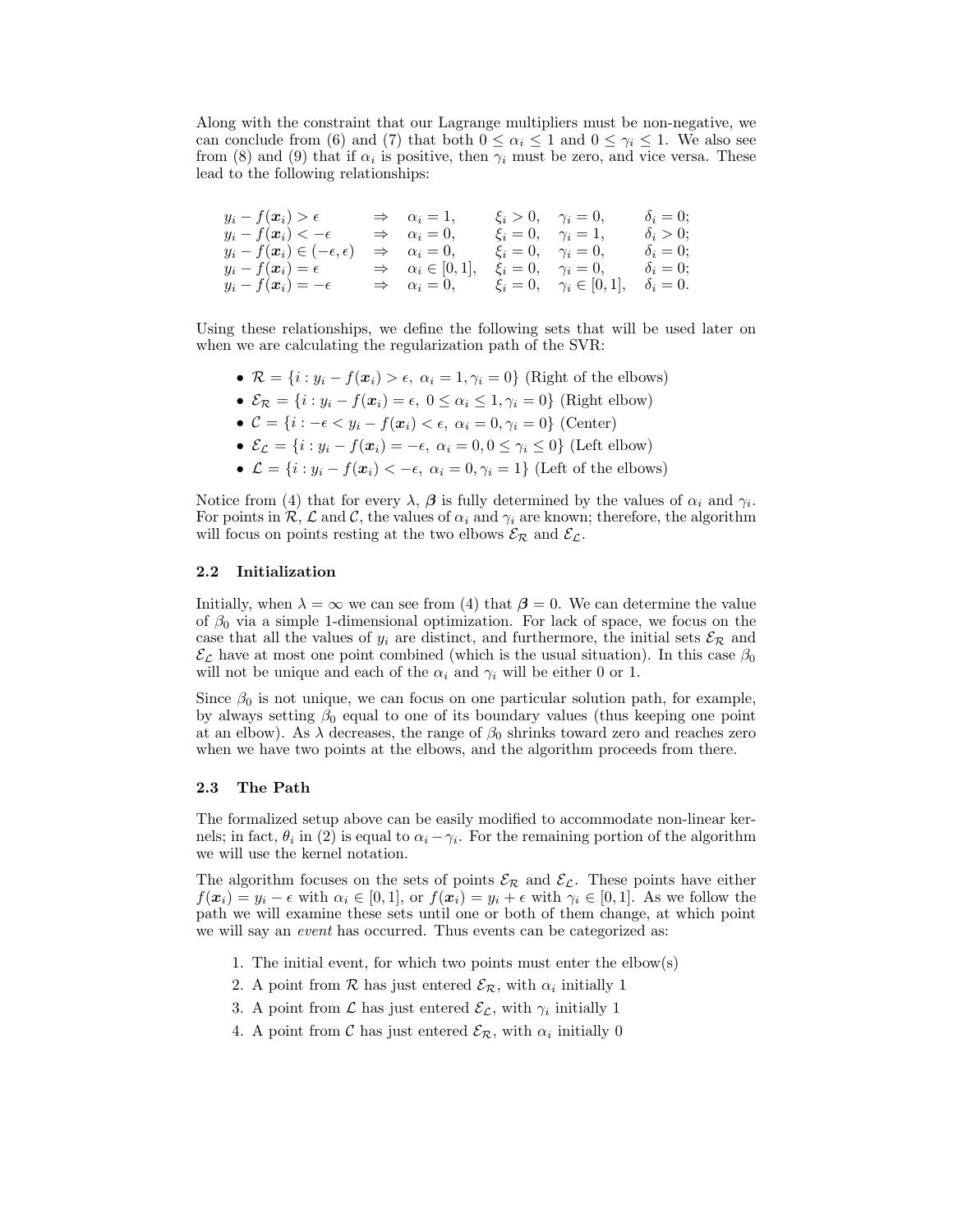- 5. A point from C has just entered  $\mathcal{E}_{\mathcal{L}}$ , with  $\gamma_i$  initially 0
- 6. One or more points in  $\mathcal{E}_{\mathcal{R}}$  and/or  $\mathcal{E}_{\mathcal{L}}$  have just left the elbow(s) to join either  $\mathcal{R}, \mathcal{L}, \text{ or } \mathcal{C}, \text{ with } \alpha_i \text{ and } \gamma_i \text{ initially } 0 \text{ or } 1$

Until another event has occurred, all sets will remain the same. As a point passes through  $\mathcal{E}_{\mathcal{R}}$  or  $\mathcal{E}_{\mathcal{L}}$ , its respective  $\alpha_i$  or  $\gamma_i$  must change from  $0 \to 1$  or  $1 \to 0$ . Relying on the fact that  $f(x_i) = y_i - \epsilon$  or  $f(x_i) = y_i + \epsilon$  for all points in  $\mathcal{E}_{\mathcal{R}}$  or  $\mathcal{E}_{\mathcal{L}}$  respectively, we can calculate  $\alpha_i$  and  $\gamma_i$  for these points.

We use the subscript  $\ell$  to index the sets above immediately after the  $\ell$ th event has occurred, and let  $\alpha_i^{\ell}, \gamma_i^{\ell}, \beta_0^{\ell}$  and  $\lambda^{\ell}$  be the parameter values immediately after the  $\ell$ th event. Also let  $f^{\ell}$  be the function at this point. We define for convenience  $\beta_{0,\lambda} = \lambda \cdot \beta_0$  and hence  $\beta_{0,\lambda}^{\ell} = \lambda^{\ell} \cdot \beta_0^{\ell}$ . Then since

$$
f(\boldsymbol{x}) = \frac{1}{\lambda} \left( \sum_{i=1}^{n} (\alpha_i - \gamma_i) K(\boldsymbol{x}, \boldsymbol{x}_i) + \beta_{0, \lambda} \right)
$$

for  $\lambda^{\ell+1} < \lambda < \lambda^{\ell}$  we can write

$$
f(\boldsymbol{x}) = \left[ f(\boldsymbol{x}) - \frac{\lambda^{\ell}}{\lambda} f^{\ell}(\boldsymbol{x}) \right] + \frac{\lambda^{\ell}}{\lambda} f^{\ell}(\boldsymbol{x})
$$
  
= 
$$
\frac{1}{\lambda} \left[ \sum_{i \in \mathcal{E}_{\mathcal{R}}^{\ell}} \nu_i K(\boldsymbol{x}, \boldsymbol{x}_i) - \sum_{j \in \mathcal{E}_{\mathcal{L}}^{\ell}} \omega_j K(\boldsymbol{x}, \boldsymbol{x}_j) + \nu_0 + \lambda^{\ell} f^{\ell}(\boldsymbol{x}) \right],
$$

where  $\nu_i = \alpha_i - \alpha_i^{\ell}, \ \omega_j = \gamma_j - \gamma_j^{\ell}$  and  $\nu_0 = \beta_{0,\lambda} - \beta_{0,\lambda}^{\ell}$ , and we can do the reduction in the second line since the  $\alpha_i$  and  $\gamma_i$  are fixed for all points in  $\mathcal{R}^{\ell}$ ,  $\mathcal{L}^{\ell}$ , and  $\mathcal{C}^{\ell}$  and all points remain in their respective sets. Suppose  $|\mathcal{E}^{\ell}_{R}| = n_R^{\ell}$  and  $|\mathcal{E}^{\ell}_{L}| = n_L^{\ell}$ , so for the  $n_R^{\ell} + n_L^{\ell}$  points staying at the elbows we have (after some algebra) that

$$
\frac{1}{y_k - \epsilon} \left[ \sum_{i \in \mathcal{E}^\ell_{\mathcal{R}}} \nu_i K(\boldsymbol{x}_k, \boldsymbol{x}_i) - \sum_{j \in \mathcal{E}^\ell_{\mathcal{L}}} \omega_j K(\boldsymbol{x}_k, \boldsymbol{x}_j) + \nu_0 \right] = \lambda - \lambda^\ell, \quad \forall k \in \mathcal{E}^\ell_{\mathcal{R}}
$$

$$
\frac{1}{y_m + \epsilon} \left[ \sum_{i \in \mathcal{E}^\ell_{\mathcal{R}}} \nu_i K(\boldsymbol{x}_m, \boldsymbol{x}_i) - \sum_{j \in \mathcal{E}^\ell_{\mathcal{L}}} \omega_j K(\boldsymbol{x}_m, \boldsymbol{x}_j) + \nu_0 \right] = \lambda - \lambda^\ell, \quad \forall m \in \mathcal{E}^\ell_{\mathcal{L}}
$$

Also, by condition (5) we have that

$$
\sum_{i\in\mathcal{E}_\mathcal{R}^\ell}\nu_i-\sum_{j\in\mathcal{E}_\mathcal{L}^\ell}\omega_j=0
$$

This gives us  $n_R^{\ell} + n_L^{\ell} + 1$  linear equations we can use to solve for each of the  $n_R^{\ell} + n_L^{\ell} + 1$  unknown variables  $\nu_i, \omega_j$  and  $\nu_0$ . Notice this system is linear in  $\lambda - \lambda^{\ell}$ , which implies that  $\alpha_i$ ,  $\gamma_j$  and  $\beta_{0,\lambda}$  change linearly in  $\lambda - \lambda^{\ell}$ . So we can write:

$$
\alpha_i = \alpha_i^{\ell} + (\lambda - \lambda^{\ell})b_i \quad \forall i \in \mathcal{E}_{\mathcal{R}}^{\ell}
$$
 (12)

$$
\gamma_j = \gamma_j^{\ell} + (\lambda - \lambda^{\ell})b_j \quad \forall j \in \mathcal{E}_{\mathcal{L}}^{\ell}
$$
 (13)

$$
\beta_{0,\lambda} = \beta_{0,\lambda}^{\ell} + (\lambda - \lambda^{\ell})b_0 \tag{14}
$$

$$
f(\boldsymbol{x}) = \frac{\lambda^{\ell}}{\lambda} \left[ f^{\ell}(\boldsymbol{x}) - h^{\ell}(\boldsymbol{x}) \right] + h^{\ell}(\boldsymbol{x}) \tag{15}
$$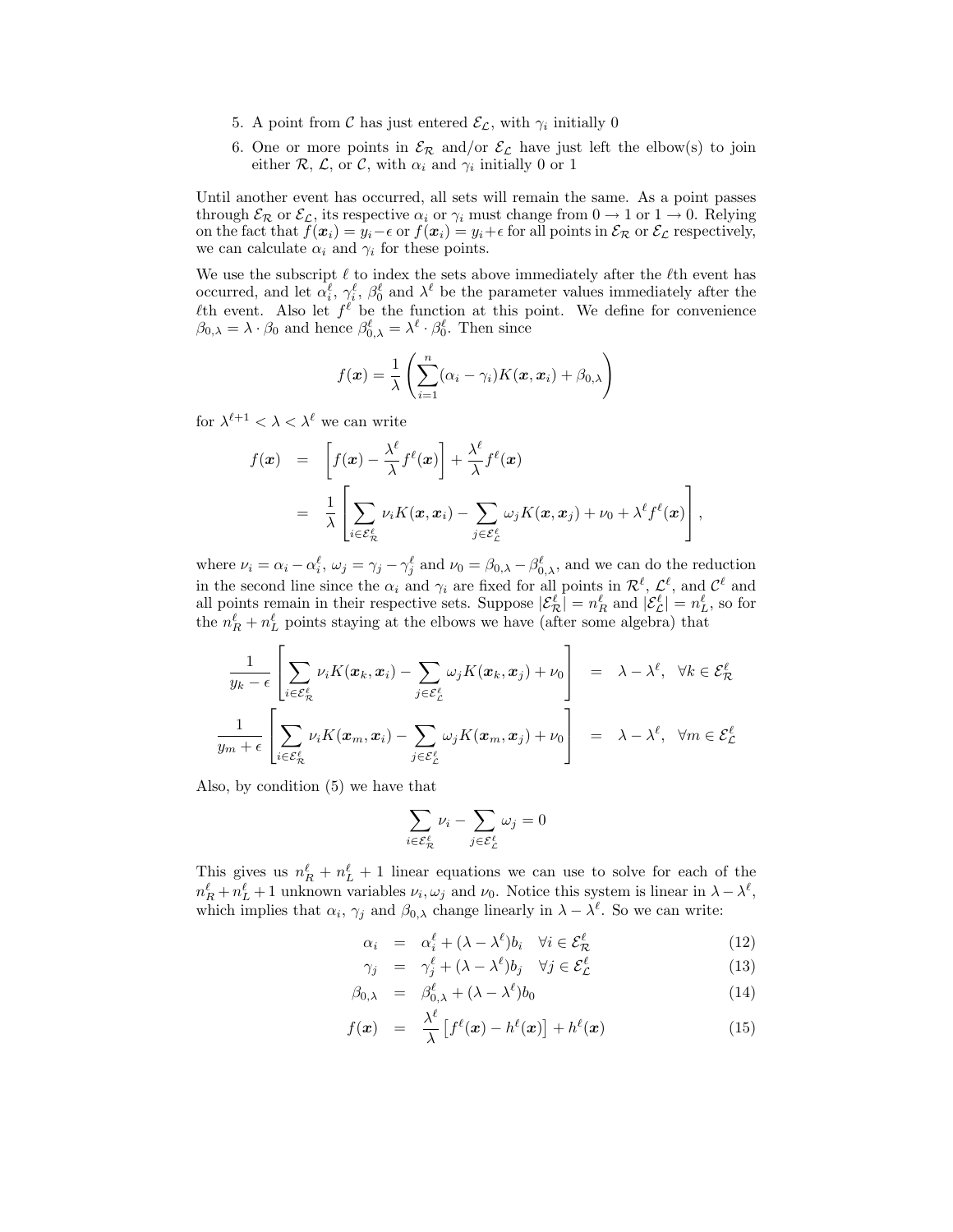where  $(b_i, b_j, b_0)$  is the solution when  $\lambda - \lambda^{\ell}$  is equal to 1, and

$$
h^{\ell}(\boldsymbol{x}) = \sum_{i \in \mathcal{E}_{\mathcal{R}}^{\ell}} b_i K(\boldsymbol{x}, \boldsymbol{x}_i) - \sum_{j \in \mathcal{E}_{\mathcal{L}}^{\ell}} b_j K(\boldsymbol{x}, \boldsymbol{x}_j) + b_0.
$$

Given  $\lambda_{\ell}$ , equations (12), (13) and (15) allow us to compute the  $\lambda$  at which the next event will occur,  $\lambda_{\ell+1}$ . This will be the largest  $\lambda$  less than  $\lambda_{\ell}$ , such that either  $\alpha_i$ for  $i \in \mathcal{E}_{\mathcal{R}}^{\ell}$  reaches 0 or 1, or  $\gamma_j$  for  $j \in \mathcal{E}_{\mathcal{L}}^{\ell}$  reaches 0 or 1, or one of the points in  $\mathcal{R}$ ,  $\mathcal L$  or  $\mathcal C$  reaches an elbow.

We terminate the algorithm either when the sets  $\mathcal R$  and  $\mathcal L$  become empty, or when  $\lambda$  has become sufficiently close to zero. In the later case we must have  $f^{\ell} - h^{\ell}$ sufficiently small as well.

#### **2.4 Computational cost**

The major computational cost for updating the solutions at any event  $\ell$  involves two things: solving the system of  $(n_R^{\ell} + n_L^{\ell})$  linear equations, and computing  $h^{\ell}(\boldsymbol{x})$ . The former takes  $O((n_R^{\ell} + n_L^{\ell})^2)$  calculations by using inverse updating and downdating since the elbow sets usually differ by only one point between consecutive events, and the latter requires  $O(n(n_R^{\ell} + n_L^{\ell}))$  computations.

According to our experience, the total number of steps taken by the algorithm is on average some small multiple of *n*. Letting *m* be the average size of  $\mathcal{E}_{\mathcal{R}}^{\ell} \cup \mathcal{E}_{\mathcal{L}}^{\ell}$ , then the approximate computational cost of the algorithm is  $O(n^2m + nm^2)$ , which is comparable to a single SVR fitting algorithm that uses quadratic programming.

## **3 The Degrees of Freedom**

The *degrees of freedom* is an informative measure of the complexity of a fitted model. In this section, we propose an unbiased estimate for the degrees of freedom of the SVR, which allows convenient selection of the regularization parameter  $\lambda$ .

Since the usual goal of regression analysis is to minimize the predicted squared-error loss, we study the degrees of freedom using Stein's unbiased risk estimation (SURE) theory [11]. Given  $x$ , assuming  $y$  is generated according to a homoskedastic model:

$$
y \sim (\mu(\bm{x}), \sigma^2)
$$

where  $\mu$  is the true mean and  $\sigma^2$  is the common variance. Then the degrees of freedom of a fitted model  $f(x)$  can be defined as

$$
df(f) = \sum_{i=1}^{n} cov(f(\boldsymbol{x}_i), y_i) / \sigma^2
$$

Stein showed that under mild conditions,  $\sum_{i=1}^{n} \partial f_i / \partial y_i$  is an unbiased estimate of df(f). It turns out that for the SVR model, for every fixed  $\lambda$ ,  $\sum_{i=1}^{n} \partial f_i / \partial y_i$  has an extremely simple formula:

$$
\widehat{\mathrm{df}} \equiv \sum_{i=1}^{n} \frac{\partial f_i}{\partial y_i} = |\mathcal{E}_{\mathcal{R}}| + |\mathcal{E}_{\mathcal{L}}| \tag{16}
$$

Therefore,  $|\mathcal{E}_R| + |\mathcal{E}_L|$  is a convenient unbiased estimate for the degrees of freedom of  $f(\mathbf{x})$ . Due to the space restriction, we omit the proof here, but make a note that the proof relies on our SVR algorithm.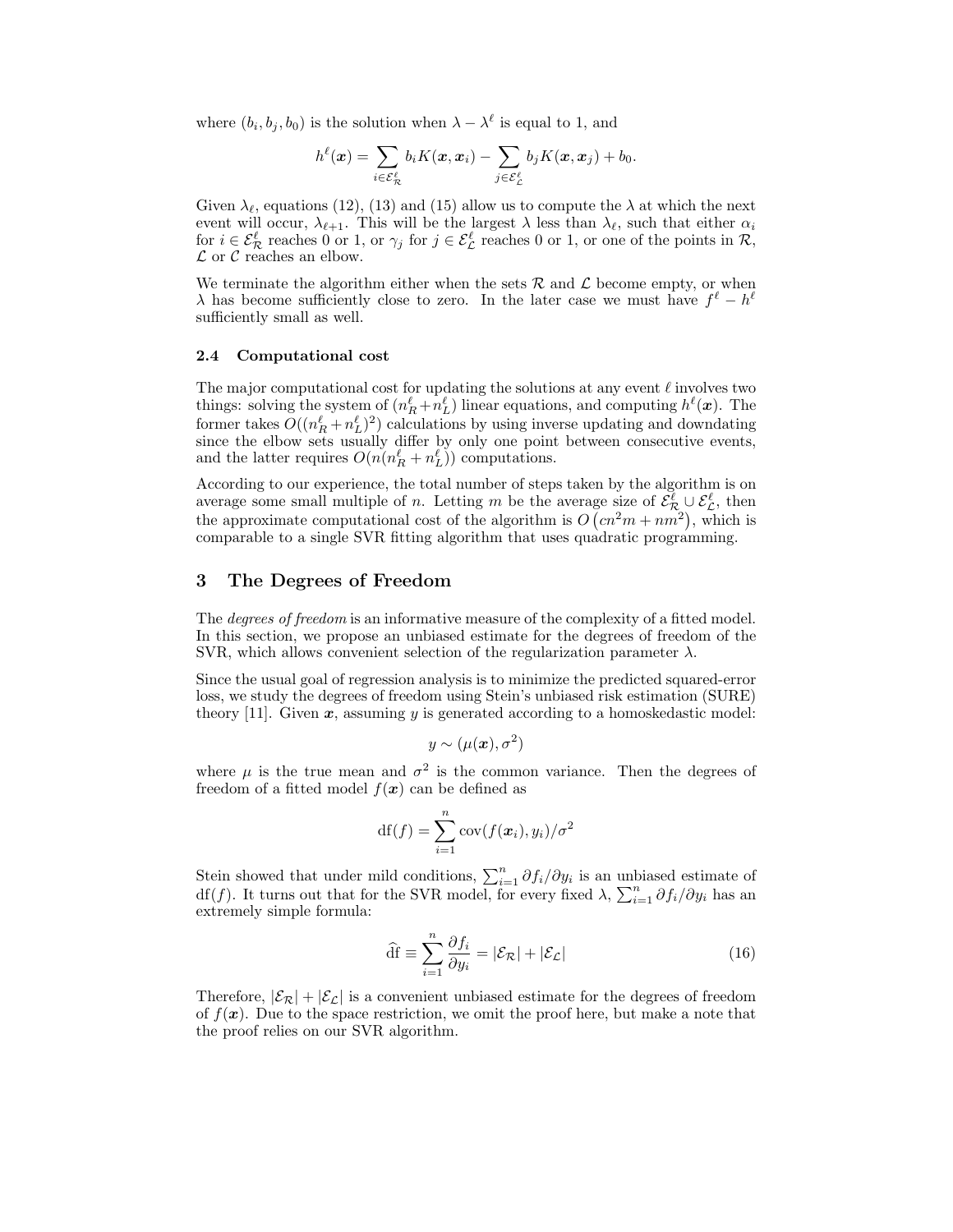In applying (16) to select the regularization parameter  $\lambda$ , we plug it into the GCV criterion [12] for model selection:

$$
\frac{\sum_{i=1}^{n}(y_i - f(\boldsymbol{x}_i))^2}{(n - \widehat{\mathrm{df}})^2}
$$

The advantages of this criterion are that it does not assume a known  $\sigma^2$ , and it avoids cross-validation, which is computationally intensive. In practice, we can first use our efficient algorithm to compute the entire solution path, then identify the appropriate value of  $\lambda$  that minimizes the GCV criterion.

# **4 Numerical Results**

To demonstrate our algorithm and the selection of  $\lambda$  using the GCV criterion, we show numerical results on simulated data. We consider both additive and multiplicative kernels using the 1-dimensional spline kernel (3), which are respectively

$$
K(\boldsymbol{x}, \boldsymbol{x}') = \sum_{j=1}^{p} K(x_j, x'_j) \text{ and } K(\boldsymbol{x}, \boldsymbol{x}') = \prod_{j=1}^{p} K(x_j, x'_j)
$$

Simulations were based on the following four functions [13]:

1.  $f(x) = \frac{\sin(\pi x)}{\pi x} + e_1, \quad x \in (-2\pi, 2\pi)$ 2.  $f(\mathbf{x}) = 0.1e^{4x_1} + \frac{1}{1+e^{-20(x_2-0.5)}} + 3x_3 + 2x_4 + x_5 + e_2, \quad \mathbf{x} \in (0,1)^2$ 3.  $f(R, \omega, L, C) = \left[R^2 + (\omega L + \frac{1}{\omega C})^2\right]^{1/2} + e_3$ 4.  $f(R, \omega, L, C) = \tan^{-1} \left[ \frac{\omega L + \frac{1}{\omega C}}{R} \right]$  $+ e_4,$ where  $(R, \omega, L, C) \in (0, 100) \times (2\pi(20, 280)) \times (0, 1) \times (1, 11)$ 

 $e_i$  are distributed as  $N(0, \sigma_i^2)$ , where  $\sigma_1 = 0.19, \sigma_2 = 1, \sigma_3 = 218.5, \sigma_4 = 0.18$ .

We generated 300 training observations from each function along with 10,000 validation observations and 10,000 test observations. For the first two simulations we used the additive 1-dimensional spline kernel and for the second two simulations the multiplicative 1-dimensional spline kernel. We then found the  $\lambda$  that minimized the GCV criterion. The validation set was used to select the gold standard  $\lambda$  which minimized the prediction MSE. Using these  $\lambda$ 's we calculated the prediction MSE with the test data for each criterion. After repeating this for 20 times, the average MSE and standard deviation for the MSE can be seen in Table 1, which indicates the GCV criterion performs closely to optimal.

Table 1: Simulation results of  $\lambda$  selection for SVR

| (x) | MSE-Gold Standard | MSE-GCV        |
|-----|-------------------|----------------|
|     | 0.0385(0.0011)    | 0.0389(0.0011) |
| 2   | 1.0999(0.0367)    | 1.1120(0.0382) |
| 3   | 50095 (1358)      | 50982 (2205)   |
| 4   | 0.0459(0.0023)    | 0.0471(0.0028) |